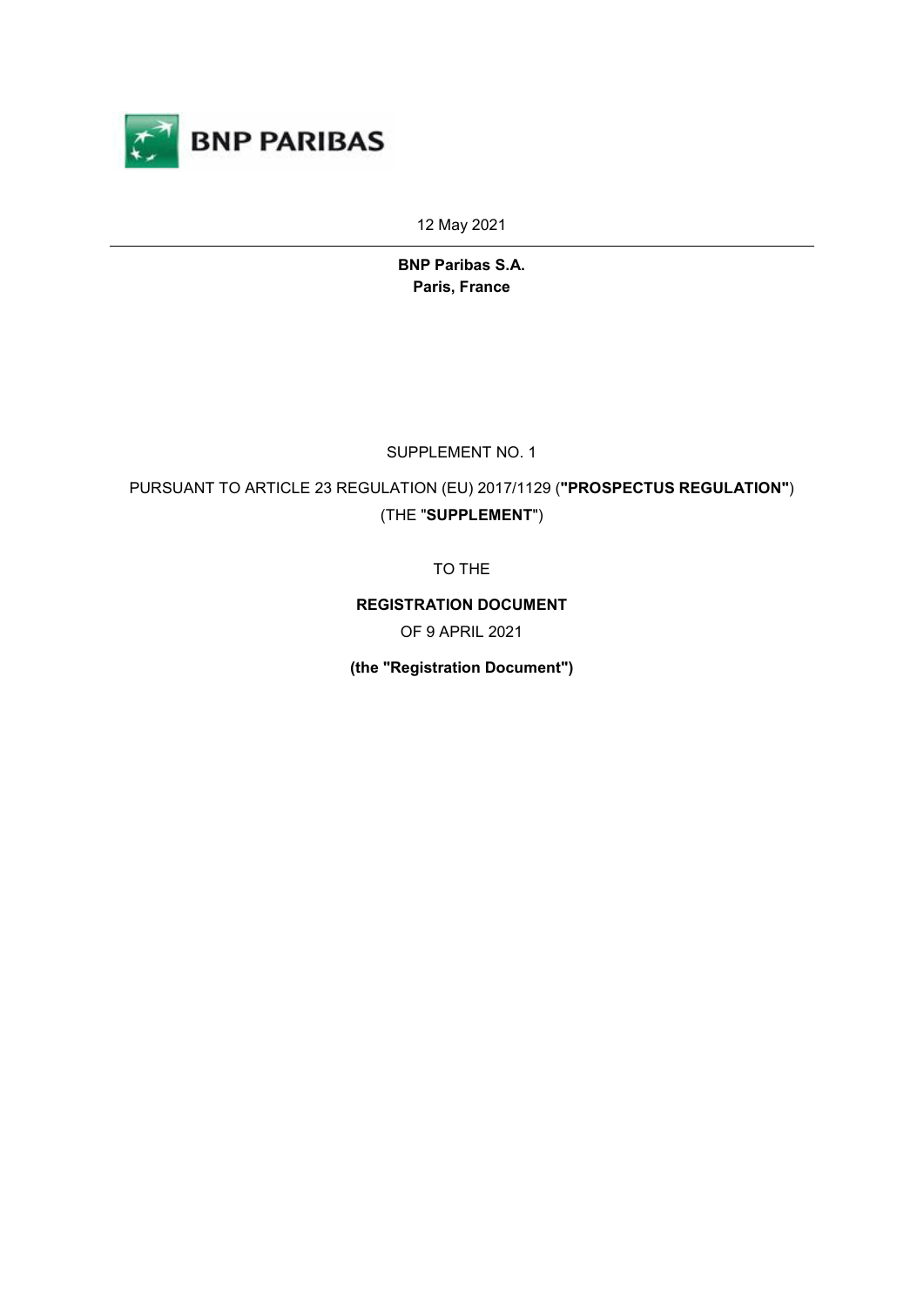This Supplement should be read in conjunction with the Registration Document of 9 April 2021, which has been approved by the Bundesanstalt für Finanzdienstleistungsaufsicht ("**BaFin**") as competent authority.

This Supplement constitutes a supplement to the Registration Document pursuant to Article 23 of the Prospectus Regulation for the purpose of updating certain information as described in the following and contained in the Registration Document.

During the validity of this Registration Document and as long as securities issued in connection with the Registration Document are publicly offered, copies of this Supplement and the Registration Document including any supplements thereto are freely available at BNPP's head office: 16, boulevard des Italiens, 75009 Paris, France.

In addition the prospectuses and the Supplement will be published on the website:

[www.derivate.bnpparibas.com/service/basisprospekte](http://www.derivate.bnpparibas.com/service/basisprospekte) for investors in Germany, in Austria and in Luxembourg.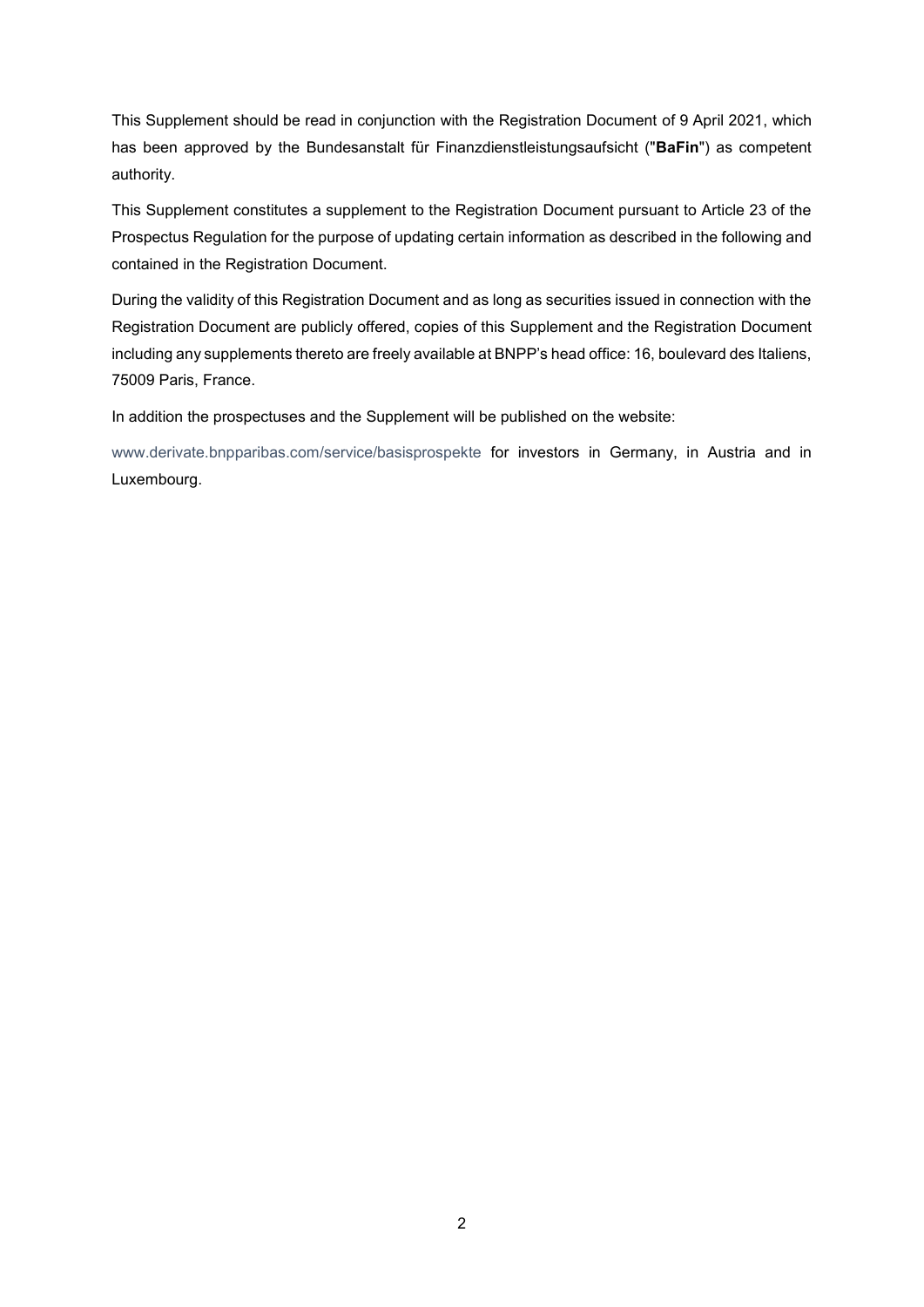New factors resulting in this supplement:

*1. Publication of the First Quarter 2021 Results of the guarantor BNP Paribas S.A. on the homepage [Quartalsbericht1\\_2021.pdf \(bnpparibas.com\).](https://www.derivate.bnpparibas.com/MediaLibrary/Document/Backend/Derivative_Documents/Quartalsbericht1_2021.pdf)*

The new factor occurred:

*30 April 2021 in the afternoon*

*2. Publication of the First Amendment (of April 30th 2021) to the BNPP 2020 Universal Registration Document on the homepage [BNP Paribas -1st Amendment to 2020 URD.](https://www.derivate.bnpparibas.com/MediaLibrary/Document/Backend/Derivative_Documents/bnp_paribas_-1st_amendment_to_2020_urd.pdf)*

The new factor occurred:

*3 May 2021 in the morning*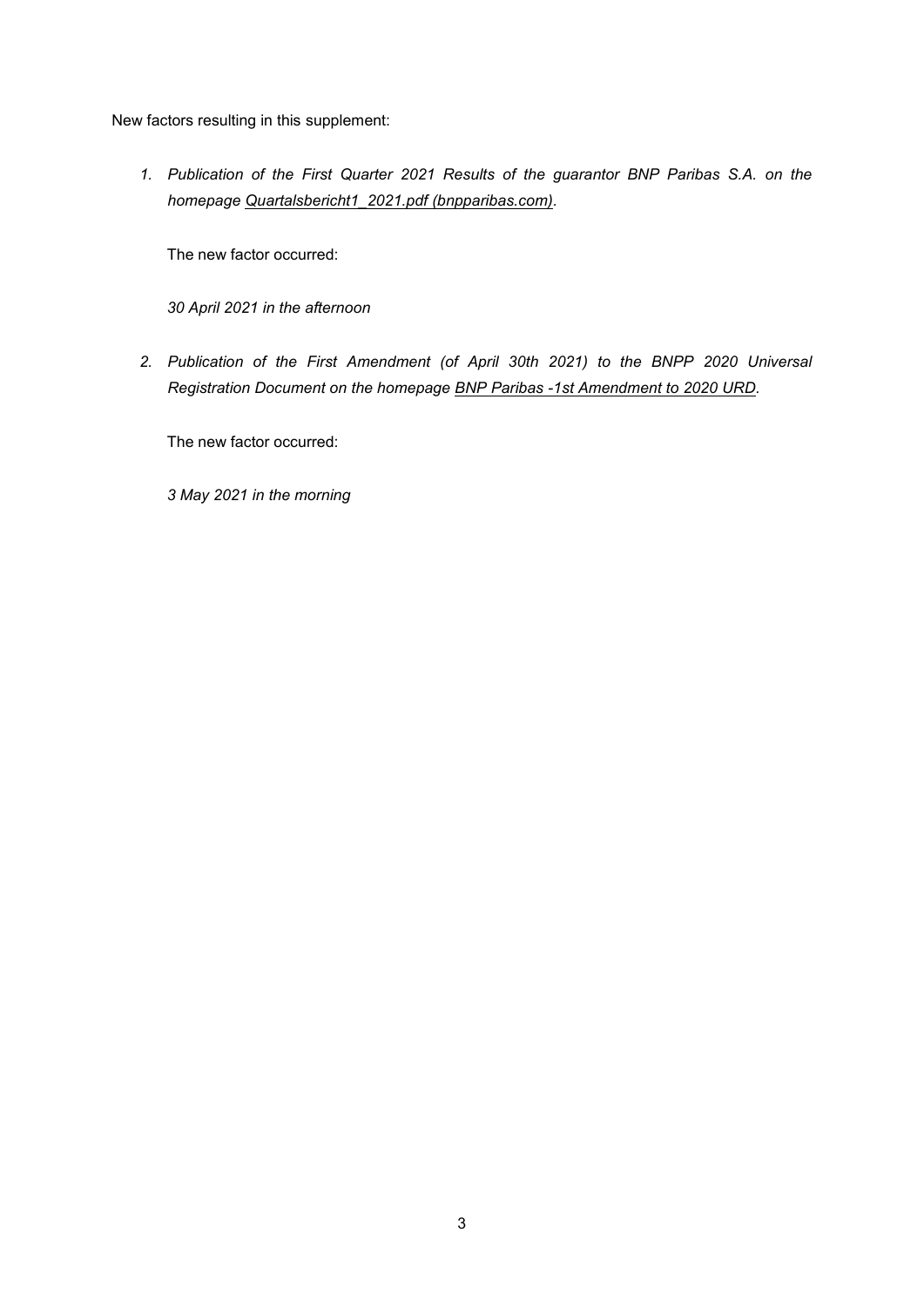- 1. In the Table of Contents the new item **13.3 First Amendment to the BNPP 2020 Universal Registration Document (in English)** shall be added.
- 2. In **Chapter 1 RISK FACTORS**, the last paragraph before the header **1.1 Credit risks, counterparty risks and securitization risks in the banking book** shall be deleted and replaced as follows:

"The risks specific to the BNPP Group's business have, for the purposes of this Registration Document in accordance with the Prospectus Regulation in connection with Article 7 and Annex 6 (registration document for retail non-equity securities) and Article 8 and Annex 7 (registration document for wholesale non-equity securities) of the Prospectus Delegated Regulation and are presented below under 7 main categories pursuant to Article 16 of the Prospectus Regulation, been extracted from BNPP's 2020 Universal Registration Document (in English) including the consolidated financial statements for the year ended 31 December 2020 and the statutory auditors' report thereon (*Document de référence et rapport financier annuel*), filed on 12 March 2021 with the French *Autorité des marchés financiers* ("**AMF**")"), as supplemented by the First Amendment to the 2020 Universal Registration Document, filed with the AMF on 30 April 2021."

3. In **Chapter 1 RISK FACTORS**, the text under the header **1.7.1 Risks due to epidemics and pandemics, including the ongoing coronavirus (COVID-19) pandemic and their economic consequences** shall be deleted and replaced as follows:

"A novel strain of the coronavirus (Covid-19) appeared in December 2019 and has since become a global pandemic, with a high concentration of cases in several countries in which the BNPP Group operates. This pandemic has had, and is expected to continue to have, a significant adverse impact, on economies and financial markets worldwide. In particular, the severe economic downturns in many regions as well as the reduction in global trade and commerce more generally have had and are likely to continue to have negative effects on global economic conditions as global production, investment, supply chains and/or consumer spending have been and will continue to be affected.

In response to the adverse economic and market consequences of the pandemic, various governments and central banks took measures to support the economy (loan guarantee schemes, tax payment deferrals, expanded unemployment coverage, etc.) or to improve liquidity in the financial markets (increased asset purchases, credit facilities, profit-sharing loans, etc.) and extended or renewed many of such measures as the pandemic and its adverse economic consequences continued. For example, the House of Representatives in the United States approved President Biden's economic stimulus plan in March 2021, which includes aid totalling \$1.9 trillion. In Europe, all 27 member states have approved an economic stimulus package of EUR 750 billion. As of April 2021, 17 out of 27 member states had ratified the stimulus package.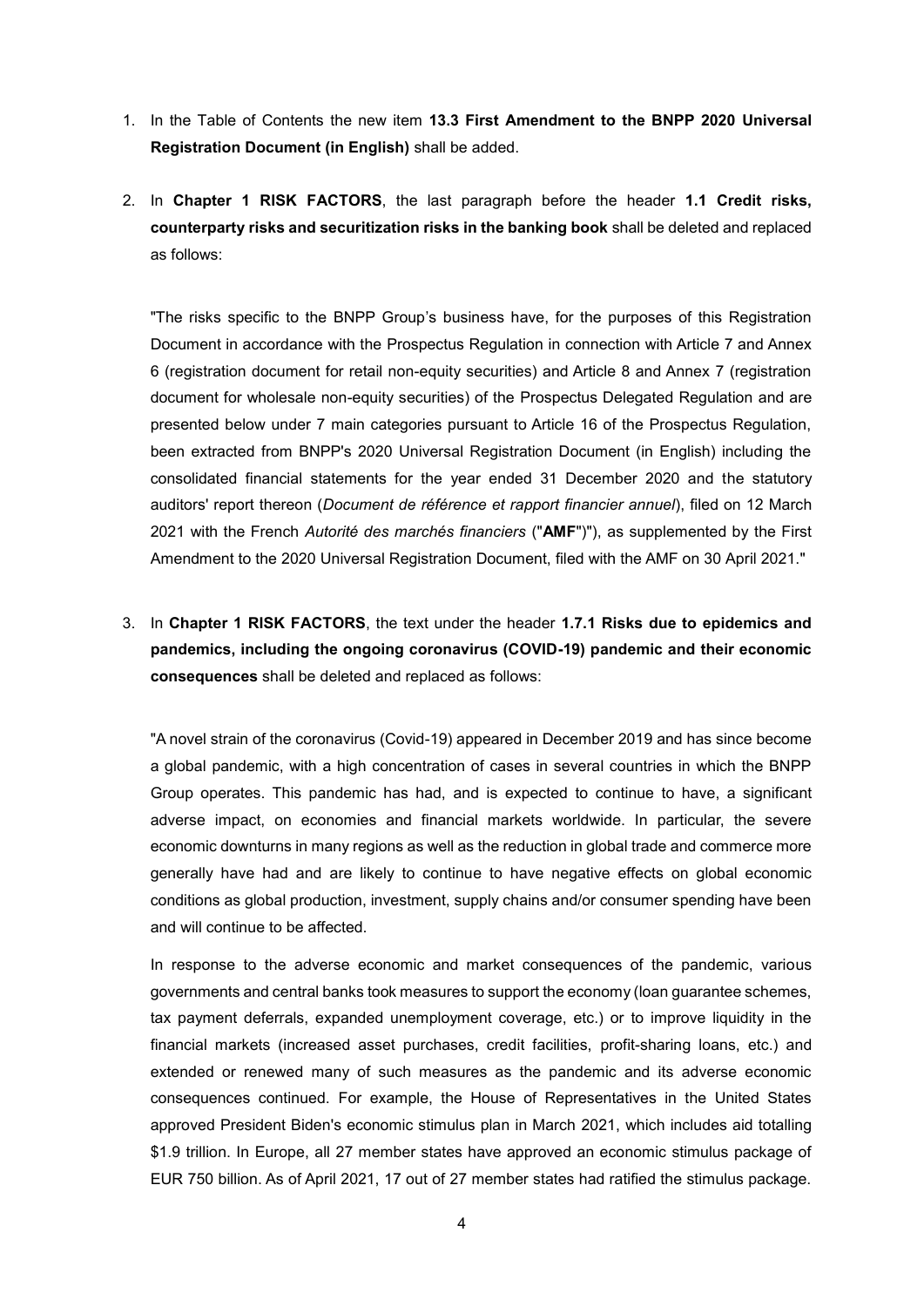As an actor in the economy, the BNPP Group has been channeling and continues to channel these measures to support customers, in particular in the BNPP Group's retail banking networks through an active participation in State-guaranteed loans, for example, in France, Italy and the United States (120,000 loans granted in 2020, with the BNPP Group retaining 10%-30% of the risk, depending on the borrower's size). There can be no assurance, however, that such measures will suffice to offset the negative effects of the pandemic on the economy regionally or globally, to mitigate regional or global recessions (which are currently occurring or may occur) or to prevent possible disruptions to financial markets fully and on a sustained basis. The ending of these support measures could also lead to a deterioration in the financial condition of some economic actors. As a result, although immunization campaigns are accelerating globally, albeit with disparities across geographic regions, the COVID incidence rate remains high as does uncertainty over the pandemic's remaining course.

The BNPP Group is exposed to risks from the pandemic and its economic and market consequences both due to its inherent general sensitivity, as a global financial institution, to macroeconomic and market conditions, as well as to specific implications, as described below.

The BNPP Group's results and financial condition has been and could continue to be adversely affected by reduced economic activity (including recessions) in its principal markets. The containment measures and other restrictions imposed at various times since the onset of the COVID-19 health crisis in several of the BNPP Group's principal markets, in particular its domestic markets (France, Italy, Belgium and Luxembourg, which collectively represent 59% if its total gross credit exposures as at 31 December 2020), significantly reduced economic activity to recessionary levels when they were in effect, and the reinstatement or continuation of these measures could have a similar effect. Thus, even if the BNPP Group's net banking income was almost stable (- 0.7%) driven by the very strong growth of CIB, the revenues of Domestic Markets and International Financial Services divisions were down by 2.1% and 7.2% respectively in 2020 compared to 2019. In addition, the COVID-19 health crisis has caused a cost of risk (+EUR 2.5 billion to EUR 5.7 billion). Thus the net income attributable to equityholders totalled EUR 7.1 billion, down by 13.5% compared to 2019, in connection with the sharp increase in the cost of risk.

Thus, the COVID-19 health crisis had a major impact on the BNPP Group's cost of risk in 2020 in particular, and could continue to have such an impact in the coming quarters, reflecting macroeconomic anticipations based on several scenarios, in accordance with the set-up existing prior to the COVID-19 health crisis. In application of this framework, macroeconomic scenarios and in particular Gross Domestic Product ("**GDP**") assumptions and forecasts are a key input in the calculation of the cost of risk, and the COVID-19 health crisis has led, among other things, to a weakening in GDP assumptions in many of the BNPP Group's markets. The cost of risk calculations also incorporate the specific features of the dynamics of the COVID-19 health crisis on credit and counterparty risk and in particular the impact of lockdown measures on economic activity and the effects of government support measures and authorities' decisions. It also includes an ex-ante sector component based on a review of several sensitive sectors (in particular hotels,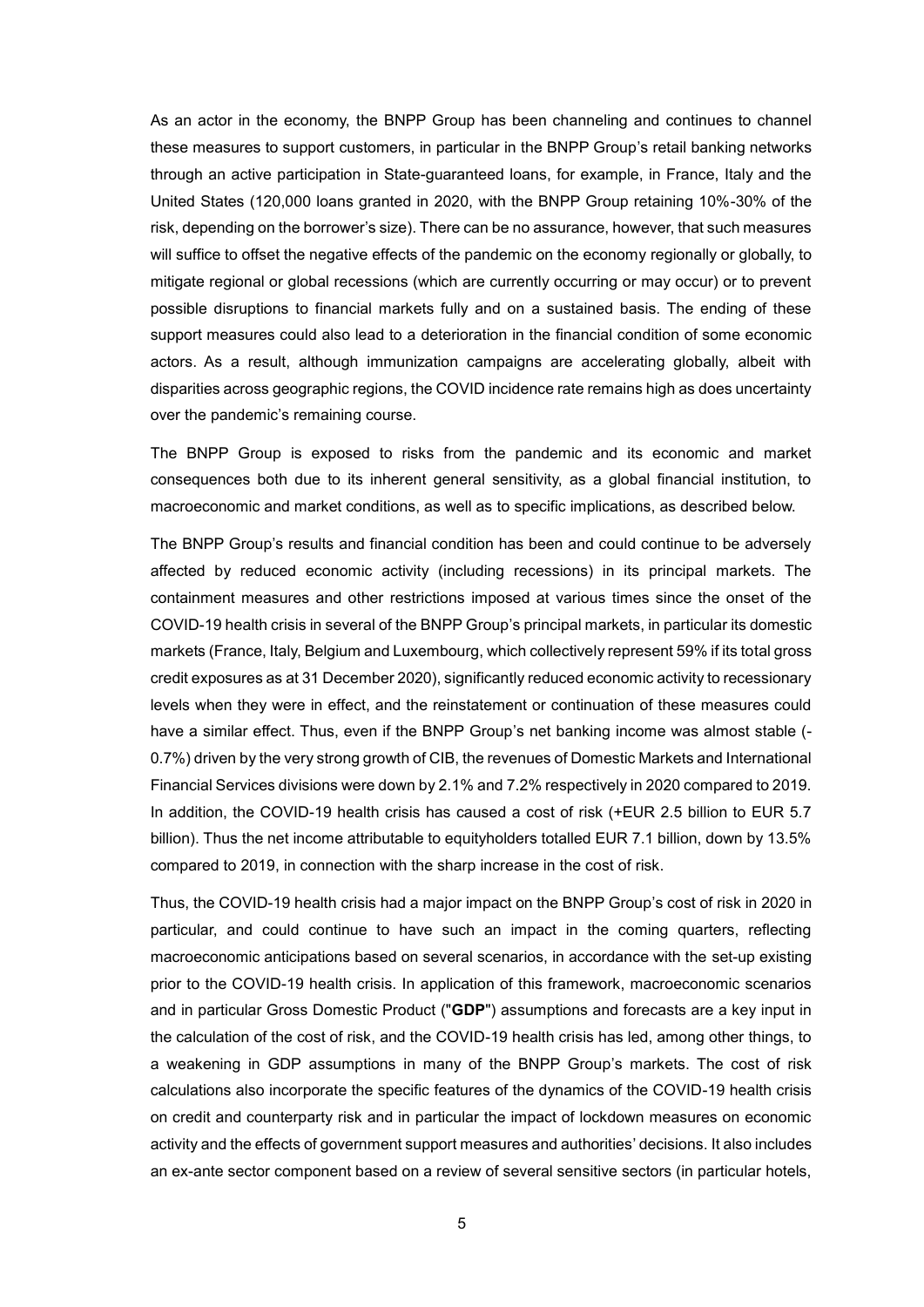tourism and leisure; non-food retail (excluding home furnishings & e-commerce), transportation & logistics, and oil and gas). All of these elements contributed to the substantial increase in the BNPP Group's cost of risk in 2020 (66 basis points), and could continue to contribute to a high cost of risk in the coming quarters, depending on macroeconomic scenarios and, in particular, the current uncertainties related to the evolution of the pandemic and its future economic consequences. Specifically, the BNPP Group's cost of risk increased by EUR 2.5 billion between 2019 and 2020, of which EUR 1.4 billion in provisions for performing loans (stages 1 and 2). This provisioning takes into account in particular updated macroeconomic scenarios, in accordance with IFRS 9 principles. The base case scenario used assumes (a) a return to 2019 GDP levels on average in Europe expected by mid 2022, (b) different paces of recovery across geographic regions and sectors and (c) the effects and continuation of government support, particularly to the sectors most affected by the pandemic, and plans and measures to support the economy. The impact of the pandemic on the long-term prospects of businesses in the affected sectors and more generally is uncertain and may lead to significant charges on specific exposures, which may not be fully captured by modelling techniques. Finally, the BNPP Group's exposure to increased cost of risk could result from its participation in State-guaranteed loan programmes (given its residual exposure), with more than 120,000 state-guaranteed loans granted as at 31 December 2020 and the existence (as well as the potential extension or renewal) of forbearance periods limiting creditprotection measures (such as payment acceleration) under health emergency legislation in various markets. The sectors most adversely affected to date include the travel and tourism sectors; the BNPP Group's exposure to the aircraft sector (airlines, lessors, etc.) and to the tourism sector each represented approximately 1% of its total gross credit exposures as of 31 December 2020. The non-food retail sector has been affected by the lockdown measures; this sector represented less than 1% of the BNPP Group's total gross credit exposures as of 31 December 2020. The transportation & storage (excluding shipping) sector, which represented approximately 3% of the BNPP Group's total gross credit exposures as of 31 December 2020, has been affected by the lockdown measures and the disruption in global trade. The oil and gas sector has been affected by a decrease in demand resulting from the pandemic concomitant, in the early stages of the COVID-19 health crisis, with an increase in supply due to the temporary unraveling of the OPEC/ Russia production cooperation; this sector represented approximately 2% of the BNPP Group's total gross credit exposures as of 31 December 2020. The BNPP Group's results and fi nancial condition could be adversely affected to the extent that the counterparties to which it has exposure in these sectors (and more generally, to the extent the negative effect on credit quality is more widespread) could be materially and adversely affected, resulting in particular in an increase in the BNPP Group's cost of risk.

The BNPP Group's results and financial condition could also be negatively affected by adverse trends in financial markets to the extent that the pandemic initially led to extreme market conditions (market volatility spikes, sharp drop in equity markets, tension on spreads, specific asset markets on hold, etc.), along with market volatility. This situation had and could again before the end of the crisis have an adverse impact on the BNPP Group's market activities, which accounted for 15.4%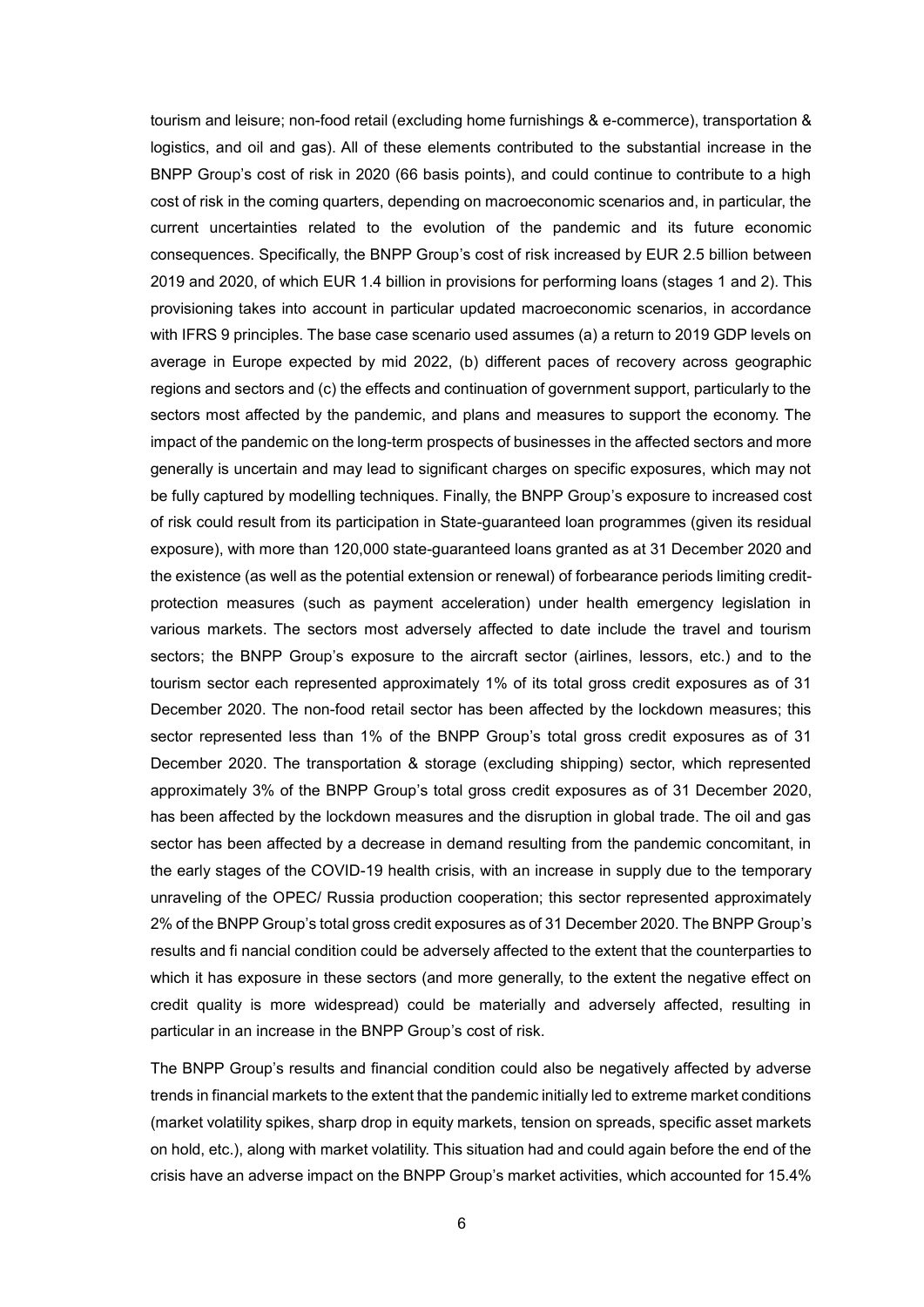of its consolidated revenues in 2020, in particular trading or other market-related losses resulting, among other reasons, from restrictions implemented in response to the COVID-19 health crisis such as on short-selling and dividend distributions (notably EUR 184 million of losses in the first quarter of 2020 related to the European authorities' restrictions on payment of dividends in respect of the 2019 fiscal year). Moreover, certain of the BNPP Group's investment portfolios (e.g. in its insurance subsidiaries) are accounted for on a mark-to-market basis and thus were impacted by adverse market conditions in the second quarter of 2020 and could be impacted again in the future.

Finally, the current COVID-19 health crisis could increase the probability and magnitude of various existing risks faced by the BNPP Group such as: i) pressure on revenues due in particular to (a) a further reduction in market interest rates and a likely prolongation of the low interest rate environment and (b) lower asset management inflows and hence revenues from fees and commissions; ii) an increased risk of a ratings downgrade following sector reviews by rating agencies; iii) a deterioration in the BNPP Group's liquidity due to various factors including increased customer drawdowns and/ or lower deposit balances and iv) higher risk weighted assets due to the deterioration of risk parameters, which would affect the BNPP Group's capital position.

Uncertainty as to the duration and extent of the pandemic's remaining course makes the overall impact on the economies of the BNPP Group's principal markets as well as the world economy difficult to predict. The extent to which the economic consequences of the pandemic will continue to affect the BNPP Group's results and financial condition will indeed depend largely on i) periodic and local reimpositions of lockdowns, as well as various restrictive measures that have been put in place and that could be renewed or reintroduced, as has been done in Europe, ii) the timing and extent of a return to pre-pandemic lifestyles, business operations and economic interactions, (iii) the effects of the measures taken to date or future measures that may be taken by governments and central banks to attenuate the economic fallout of the pandemic and iv) the duration and extent of the pandemic's remaining course, including the prospect of new waves or the appearance of new strains of the virus and, consequently, a reinstatement of lockdown measures or other restrictions in the BNPP Group's various markets, as well as the pace of deployment of vaccines and their effectiveness against all new strains of the coronavirus. Although immunizations are increasing globally at an accelerating rate, there remain disparities between geographic regions (particularly between North America, Europe and Asia), which could lead to differences in economic recovery between these geographic regions. In addition, while central bank and government actions and support measures taken in response to the pandemic have to date and may well continue to help attenuate its adverse economic and market consequences, central banks and regulators have also issued and may issue additional restrictions or recommendations in respect of banks' actions. In particular, they have limited and may continue to limit or seek to limit banks' flexibility in managing their business and taking action in relation to capital distribution, capital allocation and remuneration policies. In this respect, on 27 March 2020, the ECB issued a temporary and exceptional recommendation to banks not to pay dividends; the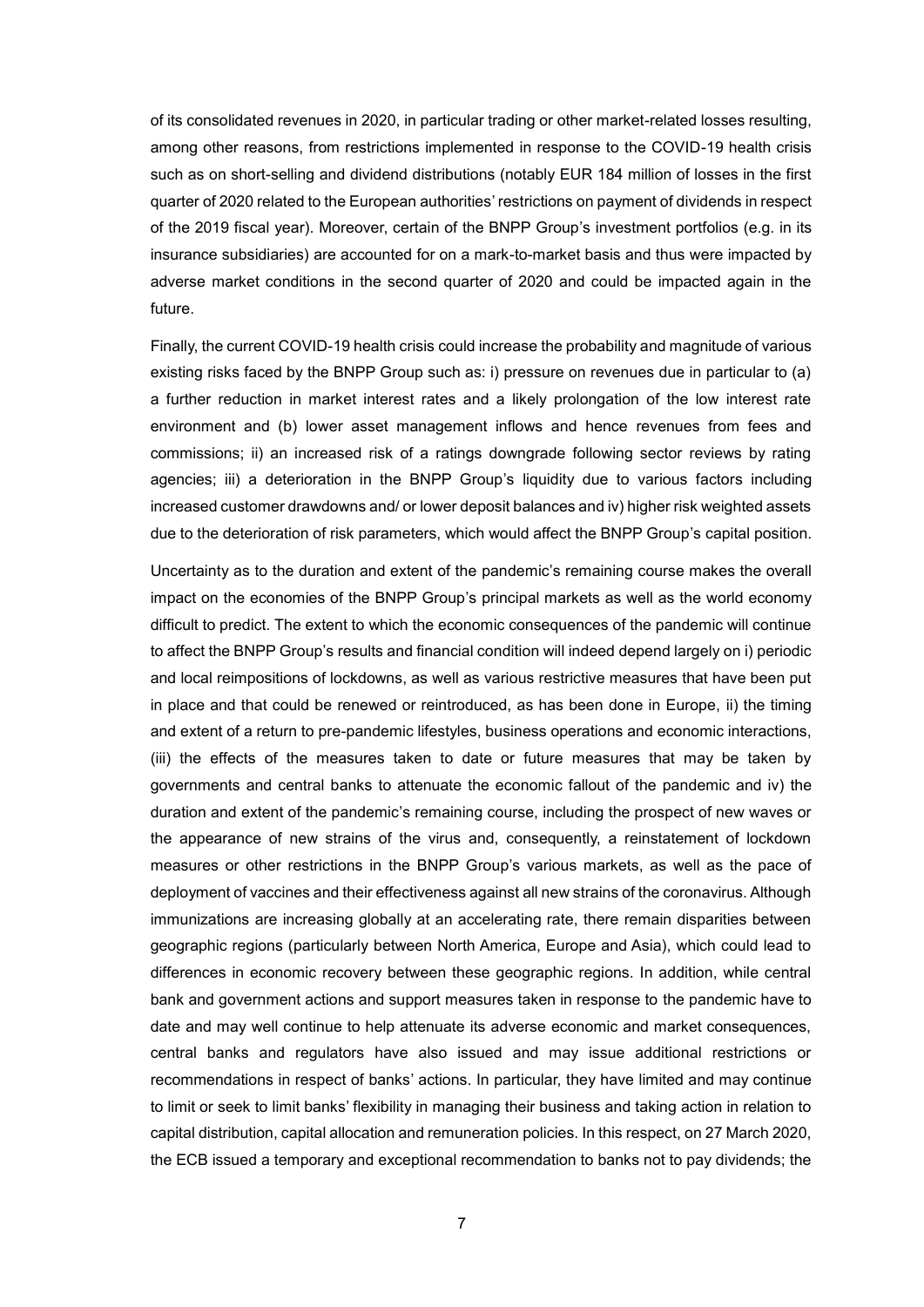period covered by this recommendation was extended to 1 January 2021 by an announcement of 28 July 2020. Consequently, in a press release dated 15 December 2020, the ECB called on banks not to distribute dividends, or to limit them to 15% of cumulative profits for fiscal years 2019 and 2020 and 20 basis points of the CET1 ratio, until 30 September 2021, as well as to show "extreme moderation regarding variable remuneration".

All these COVID-19 related consequences may adversely affect the BNPP Group's business, operations and financial condition and may therefore also adversely affect BNPP's dividend payments."

4. In **Chapter 4 Information about BNPP**, the text under the header **4.1 Introduction** shall be deleted and replaced as follows:

"According to its own appraisal, BNPP is Europe's leading provider of banking and financial services. It has four domestic retail banking markets in Europe, namely in Belgium, France, Italy and Luxembourg.

It operates in 68 countries and has more than 193,000 employees, including nearly 148,000 in Europe. BNPP holds key positions in its two main businesses:

- Retail Banking and Services, which includes:
	- o Domestic Markets, comprising:
		- French Retail Banking (FRB);
		- BNL banca commerciale (BNL bc), Italian retail banking;
		- Belgian Retail Banking (BRB);

- Other Domestic Markets activities including Arval, BNP Paribas Leasing Solutions, BNP Paribas Personal Investors, Nickel and Luxembourg Retail Banking (LRB).

- o International Financial Services, comprising:
	- Europe-Mediterranean;
	- BancWest;
	- Personal Finance;
	- Insurance;
	- Wealth and Asset Management.
- Corporate and Institutional Banking (CIB):
	- o Corporate Banking;
	- o Global Markets;
	- o Securities Services.

BNP Paribas S.A. is the parent company of the BNP Paribas Group."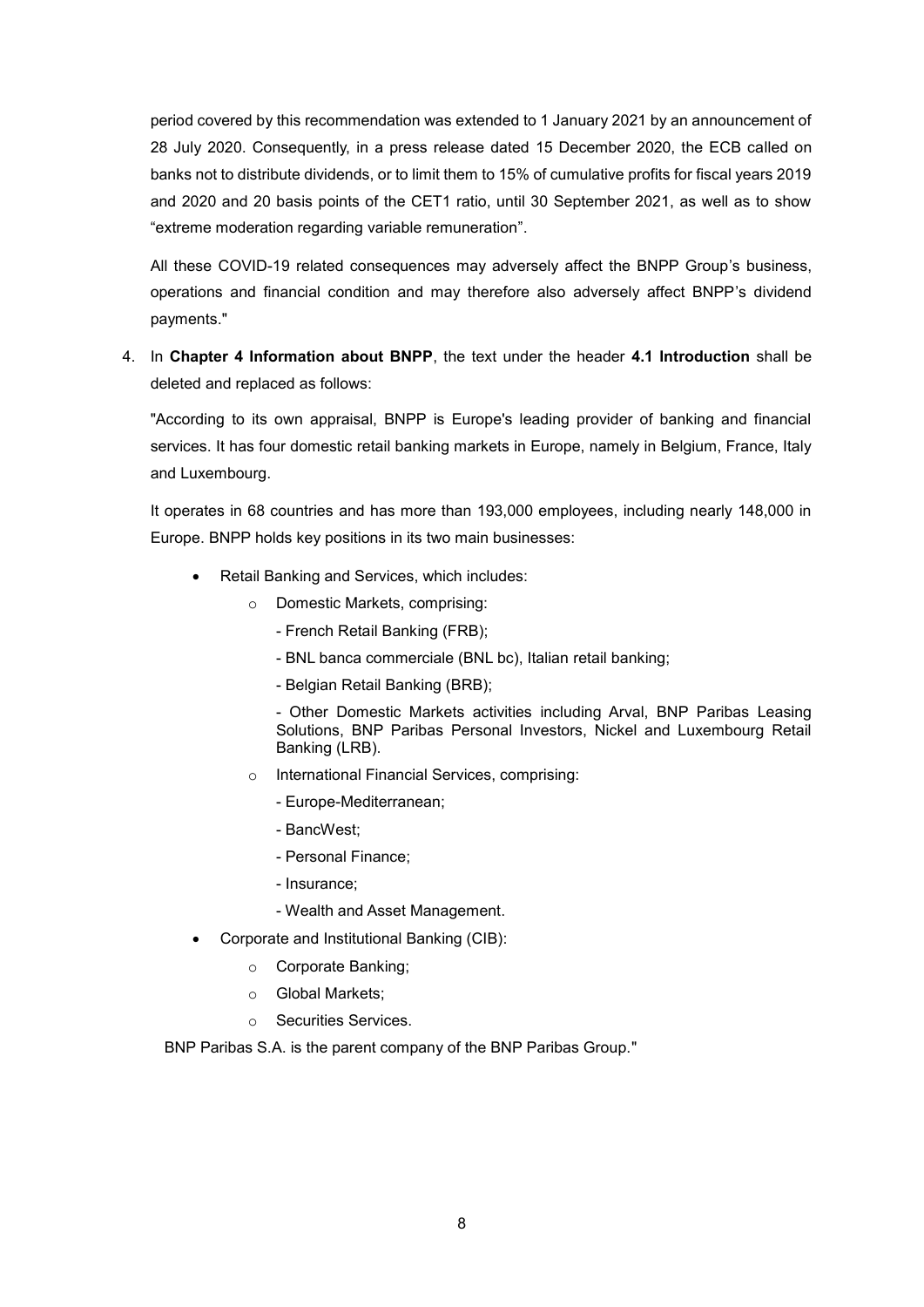5. In **Chapter 4 Information about BNPP**, the text under the header **4.3 Statutory Auditors** the first paragraph shall be deleted and replaced as follows:

"The statutory auditors ("*Commissaires aux comptes*") of BNPP for the fiscal year ended 31 December 2019 and the fiscal year ended 31 December 2020 and First Quarter 2021 Results are the following:"

6. In **Chapter 4 Information about BNPP**, the text under the header **4.4 Credit Rating assigned to BNPP** shall be deleted and replaced as follows:

"The BNPP Group is rated as at 30th April 2021 by four rating agencies.

The BNPP Group`s long-term credit ratings, which can also be found in the table below, are A+ with a negative outlook (S&P Global Ratings Europe Limited ("**Standard & Poor's**")), Aa3 with a stable outlook (Moody's Investors Service Ltd. ("**Moody's**")), AA- with a negative outlook (Fitch France S.A.S. ("**Fitch France**")) and AA (low) with a stable outlook (DBRS Limited ("**DBRS**")) and BNPP's short-term credit ratings, which can also be found in the table below, are A-1 (Standard & Poor's), P-1 (Moody's), F1+ (Fitch France) and R-1 (middle) (DBRS).

| Term<br>Long<br>/Short<br>Term<br>Rating | &<br><b>Standard</b><br>Poor's    | Moody's                            | <b>Fitch France</b>                  | <b>DBRS</b>                                     |
|------------------------------------------|-----------------------------------|------------------------------------|--------------------------------------|-------------------------------------------------|
| As at 2 March<br>2021                    | $A+/A-1$<br>(negative<br>outlook) | Aa3/Prime-1<br>(stable<br>outlook) | $AA$ -/F1+<br>(negative<br>outlook)  | AA (low)/R-1<br>(middle)<br>(stable<br>outlook) |
| As at 30 April<br>2021                   | $A+/A-1$<br>(negative<br>outlook) | Aa3/Prime-1<br>(stable<br>outlook) | $AA$ -/F1+<br>(negative<br>outlook)  | AA (low)/R-1<br>(middle)<br>(stable<br>outlook) |
| Date of<br>last<br>review                | 29 April 2021                     | December<br>4<br>2020              | $12 \overline{ }$<br>October<br>2020 | 10 July 2020                                    |

### **Explanation of the meaning of the ratings:**

## **Standard & Poor's**

Standard & Poor's defines "A" as follows: An obligation rated "A" is somewhat more susceptible to the adverse effects of changes in circumstances and economic conditions than obligations in higher-rated categories. However, the obligor's capacity to meet its financial commitments on the obligation is still strong. Ratings from 'AA' to 'CCC' may be modified by the addition of a plus (+) or minus (-) sign to show relative standing within the rating categories."

S&P defines "A-1" as follows: "A short-term obligation rated "A-1" is rated in the highest category by S&P Global Ratings. The obligor's capacity to meet its financial commitments on the obligation is strong. Within this category, certain obligations are designated with a plus sign (+). This indicates that the obligor's capacity to meet its financial commitments on these obligations is extremely strong."

#### **Moody's**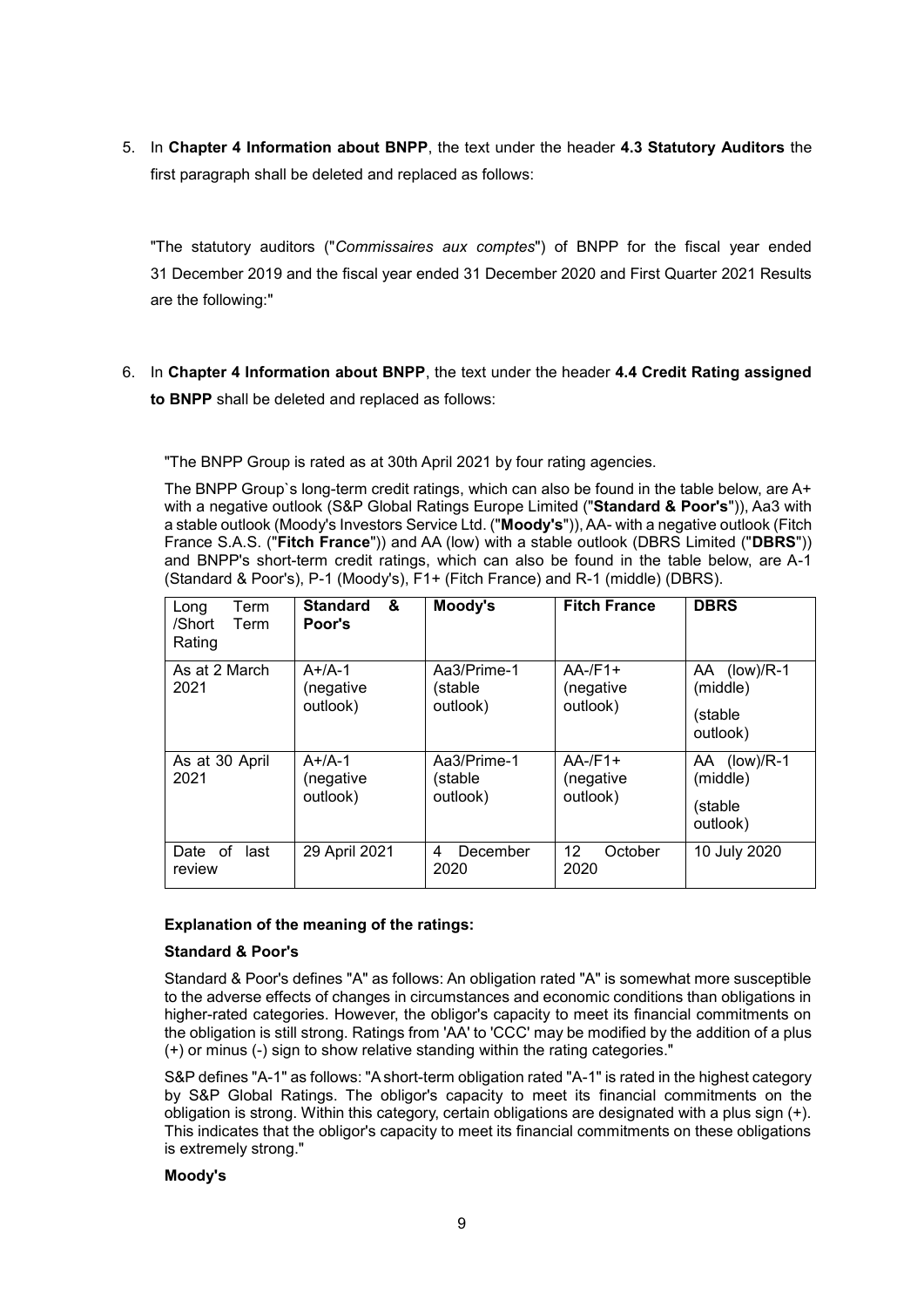Moody's defines "Aa" as follows:" Obligations rated "Aa" are judged to be of high quality and are subject to very low credit risk. Moody's appends numerical modifiers 1, 2 and 3 to each generic rating classification Aa trough Caa. The modifier "1" indicates that the obligation ranks in the higher end of its generic rating category; the modifier "2" indicates a mid-range ranking; and the modifier "3" indicates a ranking in the lower end of that generic rating category."

Moody's defines "Prime-1" as follows: "Issuers (or supporting institutions) rated Prime-1 have a superior ability to repay short-term debt obligations."

#### **Fitch France**

Fitch France defines "AA-" as follows: "Very high credit quality". "AA" ratings denote expectations of very low default risk. They indicate very strong capacity for payment of financial commitments. This capacity is not significantly vulnerable to foreseeable events. Within rating categories, the modifiers "+" or "-" may be appended to a rating to denote relative status within major rating categories."

Fitch France defines "F1" as follows: "Highest Short-Term Credit Quality." "F1" ratings indicate the strongest intrinsic capacity for timely payment of financial commitments; may have an added "+" to denote any exceptionally strong credit feature."

#### **DBRS**

DBRS defines "AA" as follows: "Superior credit quality". The capacity for the payment of financial obligations is considered high. Credit quality differs from AAA only to a small degree. Unlikely to be significantly vulnerable to future events. All rating categories other than AAA and D also contain subcategories (high) and (low). The absence of either a (high) or (low) designation indicates that the rating is in the middle of the category."

DBRS defines "R-1 (middle)" as follows: "Superior credit quality. The capacity for the payment of short-term financial obligations as they fall due is very high. Differs from R-1 (high) by a relatively modest degree. Unlikely to be significantly vulnerable to future events."

Each of Standard & Poor's, Moody's, Fitch France and DBRS is established in the European Union and is registered under the Regulation (EC) No. 1060/2009 (as amended) (the "CRA Regulation"). As such each of Standard & Poor's, Moody's, Fitch France and DBRS is included in the list of credit rating agencies published by the European Securities and Markets Authority on its website (at http://www.esma.europa.eu/page/List-registered-and-certified-CRAs) in accordance with the CRA Regulation.

The credit ratings mentioned above have been issued by DBRS Ratings Limited London, United Kingdom, Fitch France S.A.S. Paris, France, Moody's France S.A.S., Paris, France, and Standard & Poor's Credit Market Services France S.A.S., Paris, France respectively, as indicated. Each of these credit rating agencies is established in the European Community and is registered under Regulation (EC) n° 1060/2009 of the European Parliament and of the Council of 16 September 2009 (as amended by Regulation (EU) No. 513/2011). The latest update of the list of registered credit rating agencies is published on the following website of the European Securities and Markets Authority (ESMA): [https://www.esma.europa.eu/supervision/credit](https://www.esma.europa.eu/supervision/credit-%20rating-agencies/risk)[rating-agencies/risk.](https://www.esma.europa.eu/supervision/credit-%20rating-agencies/risk)"

# 7. In **Chapter 4 Information about BNPP**, the text under the header **4.5 BNPP`s borrowing and funding structure and financing of its activities** shall be deleted and replaced as follows:

"A description of BNPP`s borrowing and funding structure and the financing of its activities is set out on pages 148 (3.7 "Financial structure") and 444 beginning with the headline "Liquidity risk management policy" to 458 of the BNPP 2020 Universal Registration Document (in English) and on page 15 of the First Amendment to the Universal Registration Document (in English, which is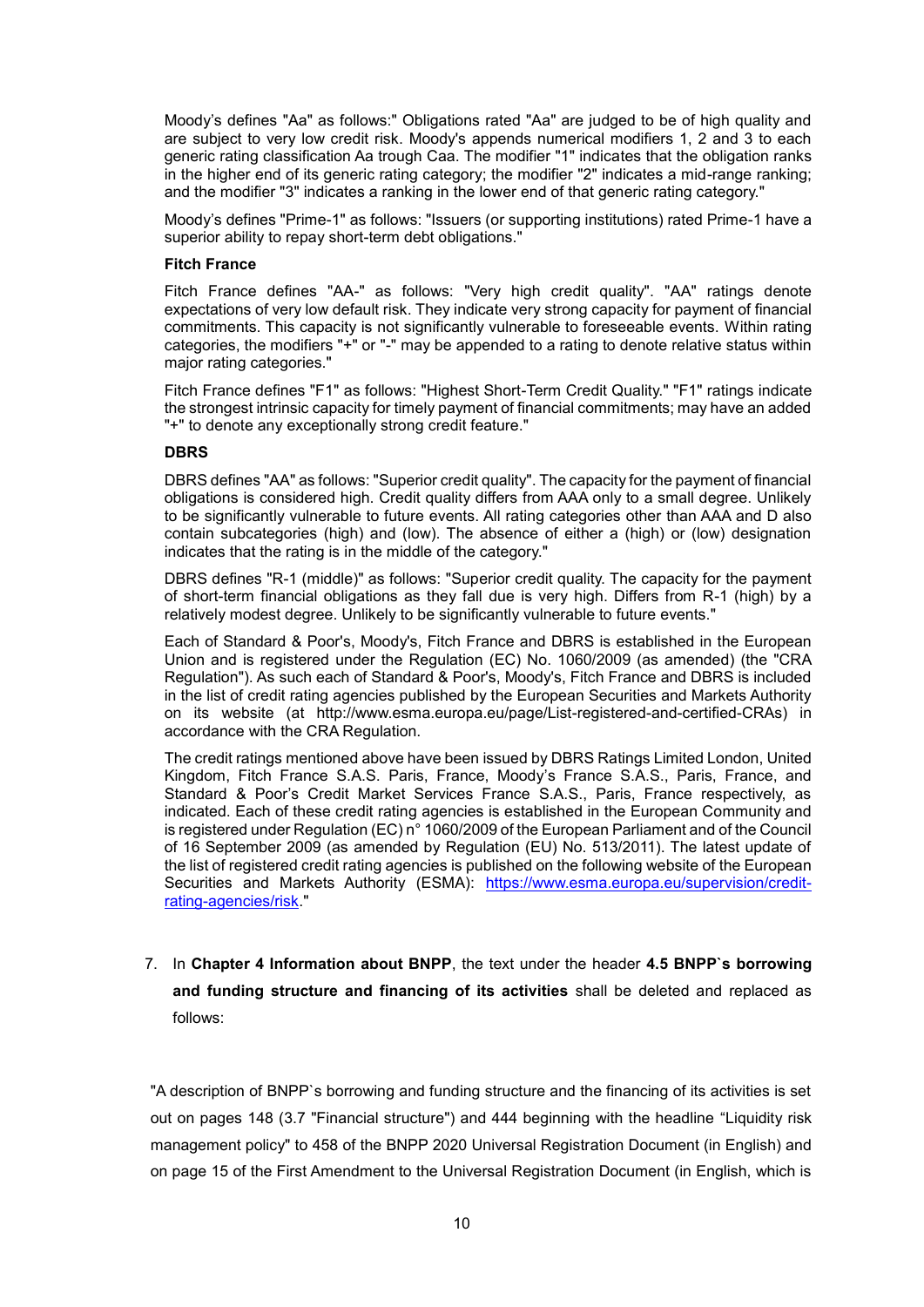incorporated by reference herein (please see "13 INFORMATION INCORPORATED BY REFERENCE")."

8. The text under Chapter **9. LITIGATION, REGULATORY AND SIMILAR MATTERS** shall be deleted and replaced as follows:

"BNPP is party as a defendant in various claims, disputes and legal proceedings (including investigations by judicial or supervisory authorities) in a number of jurisdictions arising in the ordinary course of its business activities, including inter alia in connection with its activities as market counterparty, lender, employer, investor and taxpayer. While BNPP cannot predict the ultimate outcome of all pending and threatened legal and regulatory proceedings, BNPP reasonably believes that they are either without legal merit, can be successfully defended or that the outcome of these actions is not expected to result in a significant loss for BNPP.

BNPP and certain of its subsidiaries are defendants in several actions pending before the United States Bankruptcy Court Southern District of New York brought by the Trustee appointed for the liquidation of Bernard L. Madoff Investment Securities LLC ("**BLMIS**"). These actions, known generally as "clawback claims", are similar to those brought by the BLMIS Trustee against numerous institutions, and seek recovery of amounts allegedly received by the BNPP entities from BLMIS or indirectly through BLMIS-related "feeder funds" in which BNPP entities held interests. The BLMIS Trustee claims in these actions that the amounts which BNPP entities received are avoidable and recoverable under the US Bankruptcy Code and New York state law. In the aggregate, the amount initially sought to be recovered in these actions approximated USD 1.3 billion. BNPP has substantial and credible defenses to these actions and is defending against them vigorously.

In two decisions dated 22 November 2016 and 3 October 2018, the Bankruptcy Court rejected most of the claims brought by the BLMIS Trustee against BNP Paribas entities. On 25 February 2019 the United States Court of Appeals for the Second Circuit reversed the Bankruptcy Court's 22 November 2016 decision. The defendants filed a petition with the Supreme Court requesting it review the Second Circuit's decision on 29 August 2019 but denied by the Court. By common agreement amongst the parties all proceedings have been stayed pending a decision by the Court of Appeal regarding a separate proceeding between the Trustee and a third party which could affect the Clawback claims against BNPP. Litigation was brought in Belgium by minority shareholders of the previous Fortis Group against the *Société fédérale de Participations et d'Investissement*, Ageas and BNPP seeking (amongst other things) damages from BNPP as restitution for part of the BNP Paribas Fortis shares that were contributed to BNPP in 2009, on the ground that the transfer of these shares was null and void. On 29 April 2016, the Brussels Commercial court decided to stay the proceedings until the resolution of the pending Fortis criminal proceeding in Belgium. The criminal proceeding, in which the Public Prosecutor had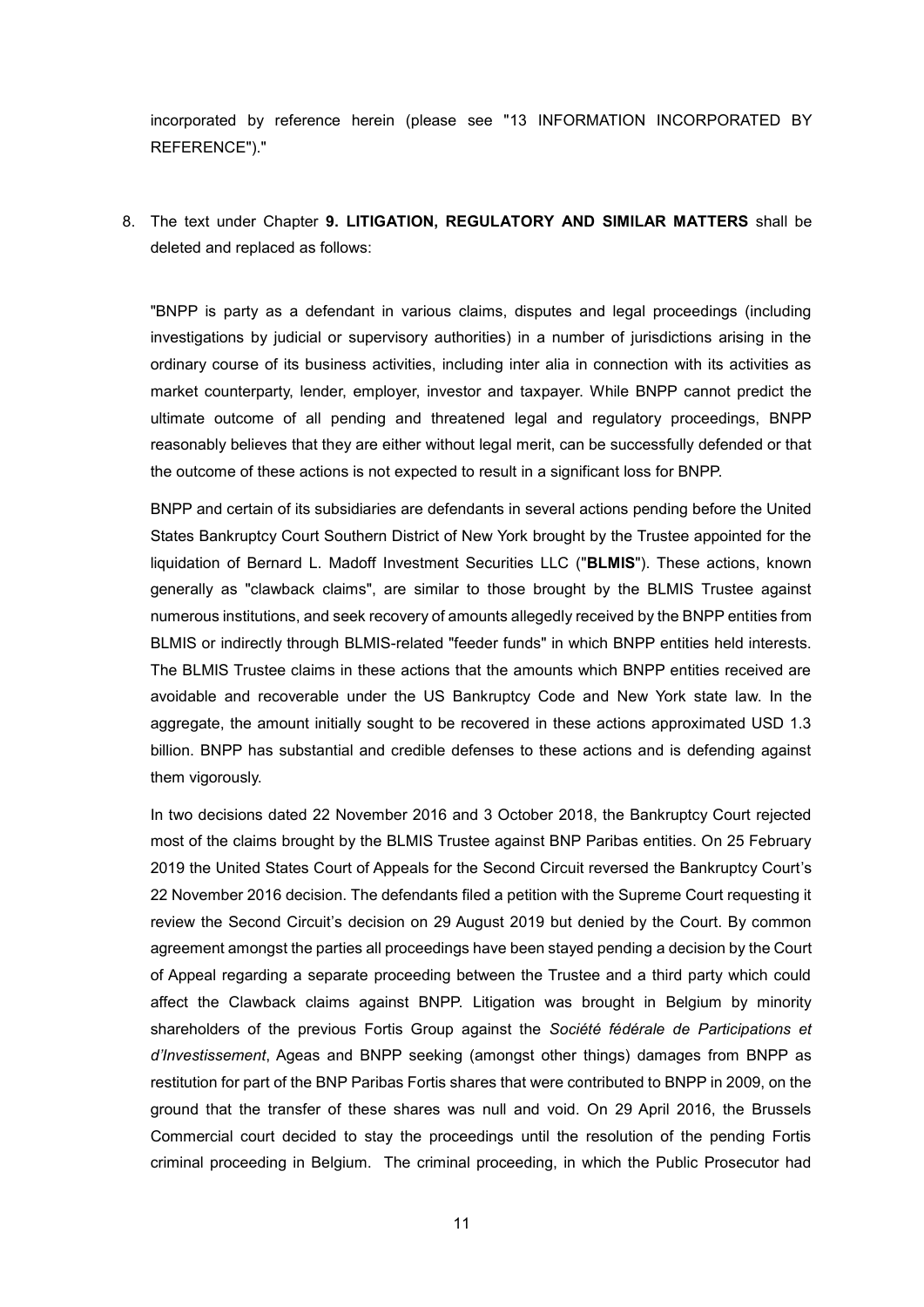requested a dismissal, is now definitively closed, as the Council Chamber of the Brussels Court of first instance issued on 4 September 2020 a ruling (which has since become final) that the charges were time-barred. Certain minority shareholders are continuing the civil proceedings against BNP Paribas before the Brussels Commercial court; BNP Paribas will continue to defend itself vigorously against the allegations of these shareholders.

Like many other financial institutions in the banking, investment, mutual funds and brokerage sectors, BNPP has received or may receive requests for information from supervisory, governmental or self-regulated agencies. BNPP responds to such requests, and cooperates with the relevant authorities and regulators and seeks to address and remedy any issues they may raise.

The U.S. regulatory and law enforcement authorities are currently investigating or requesting information in relation to certain activities as reported in the international financial press in relation to the U.S. treasuries market and U.S. Agency bonds. BNPP, which has received some requests for information, is cooperating with investigations and is responding to requests for information. The outcome and potential impact of these investigations or requests for information is difficult to predict before their close and the subsequent discussions with the U.S. authorities. It should be noted that it has been reported that a number of financial institutions are involved in these investigations or requests for information and that it is sometimes the case that reviews carried out in connection therewith may lead to settlements including in particular the payment of fines or significant penalties depending on the circumstances specific to each situation.

On 26 February 2020, the Paris Criminal Court found BNP Paribas Personal Finance guilty of misleading commercial practice and concealment of this practice. BNP Paribas Personal Finance was ordered to pay a fine of EUR 187,500 and damages and legal fees to the civil plaintiffs. The damages award was of immediate effect. BNP Paribas Personal Finance filed an appeal on the merits on 6 March 2020. It also sought to suspend the immediate effectiveness of the judgment, which the court rejected by decision dated 25 September 2020. BNP Paribas Personal Finance paid to the civil plaintiffs the damages awarded, without prejudice to the pending appeal before the Court of Appeal of Paris."

## 9. In **Chapter 11 DOCUMENTS AVAILABLE**, the last paragraph shall be deleted and replaced as follows:

"the consolidated financial statements of BNPP Group for the financial years 2019 and 2020 and the interim financial statements for the first quarter ended 31 March 2021 (also available on the following website: [https://www.derivate.bnpparibas.com/service/ueber-uns/finanzinformationen\)](https://www.derivate.bnpparibas.com/service/ueber-uns/finanzinformationen)."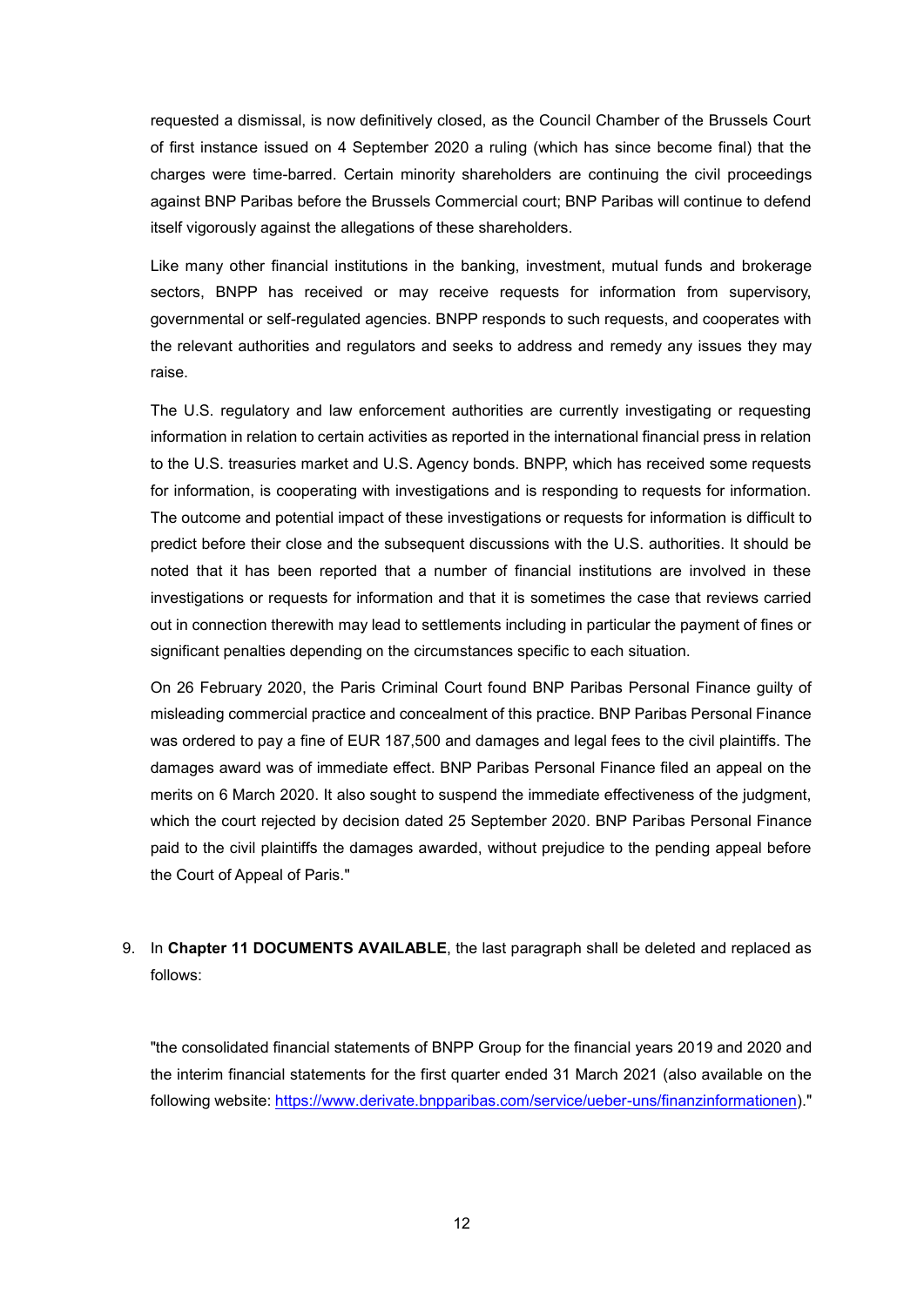10. In **Chapter 12 FINANCIAL INFORMATION CONCERNING BNPP`S ASSETS AND LIABILITIES, FINANCIAL POSITION AND PROFITS AND LOSSES**, the text under the header **12.2 Interim Financial Information** shall be deleted and replaced as follows:

"The interim financial statements for the first quarter ended 31 March 2021 (First Quarter 2021 Results and Balance Sheet as at 31 March 2021) on pages 3 to 66 and 69 of the First Amendment to the BNPP 2020 Universal Registration Document (in English) are hereby incorporated by reference herein (please see "13 INFORMATION INCORPORATED BY REFERENCE")."

11. In **Chapter 12 FINANCIAL INFORMATION CONCERNING BNPP`S ASSETS AND LIABILITIES, FINANCIAL POSITION AND PROFITS AND LOSSES**, the text under the header **12.3 Significant Changes in the Financial Position of BNPP Group** shall be deleted and replaced as follows:

"Save as disclosed in the Registration Document, there has been no significant change in the financial position of BNPP or the Group since 31 March 2021 (being the end of the last financial period for which interim financial statements have been published)."

12. In **Chapter 13 INFORMATION INCORPORATED BY REFERENCE**, the following bullet point shall be added below the bullet point regarding the BNPP 2020 Universal Registration Document (in English), with the following text:

"BNPP's first *Amendment au Document d'Enregistrement Universel* (in English), filed with the AMF for the purpose of the Prospectus Regulation (the "**First Amendment to the BNPP 2020 Universal Registration Document (in English)**"); it has been published on the website of BNPP [https://invest.bnpparibas.com/en/registration-documents-annual-financial-reports\)](https://invest.bnpparibas.com/en/registration-documents-annual-financial-reports) and can be downloaded by clicking on this [link.](https://www.societegenerale.com/sites/default/files/documents/Document-d-enregistrement-universel/2019EN/societe-generale-urd-1st-amendment-08-11-2019.pdf)"

13. In **Chapter 13 INFORMATION INCORPORATED BY REFERENCE**, the new header 13.3 First Amendment to the BNPP 2020 Universal Registration Document (in English) shall be added and the following table shall be added below the table:

"

| Information Incorporated by Reference<br>∣ Reference |                                                      | Relevant Part of this<br><b>Registration Document</b> |  |  |
|------------------------------------------------------|------------------------------------------------------|-------------------------------------------------------|--|--|
| First Quarter 2021 Results                           | Pages 3 to 66 of the First   "12.2 Interim Financial |                                                       |  |  |
|                                                      | Amendment to the BNPP 2020   Information"            |                                                       |  |  |
|                                                      | Registration<br>Universal                            |                                                       |  |  |
|                                                      | Document (in English)                                |                                                       |  |  |